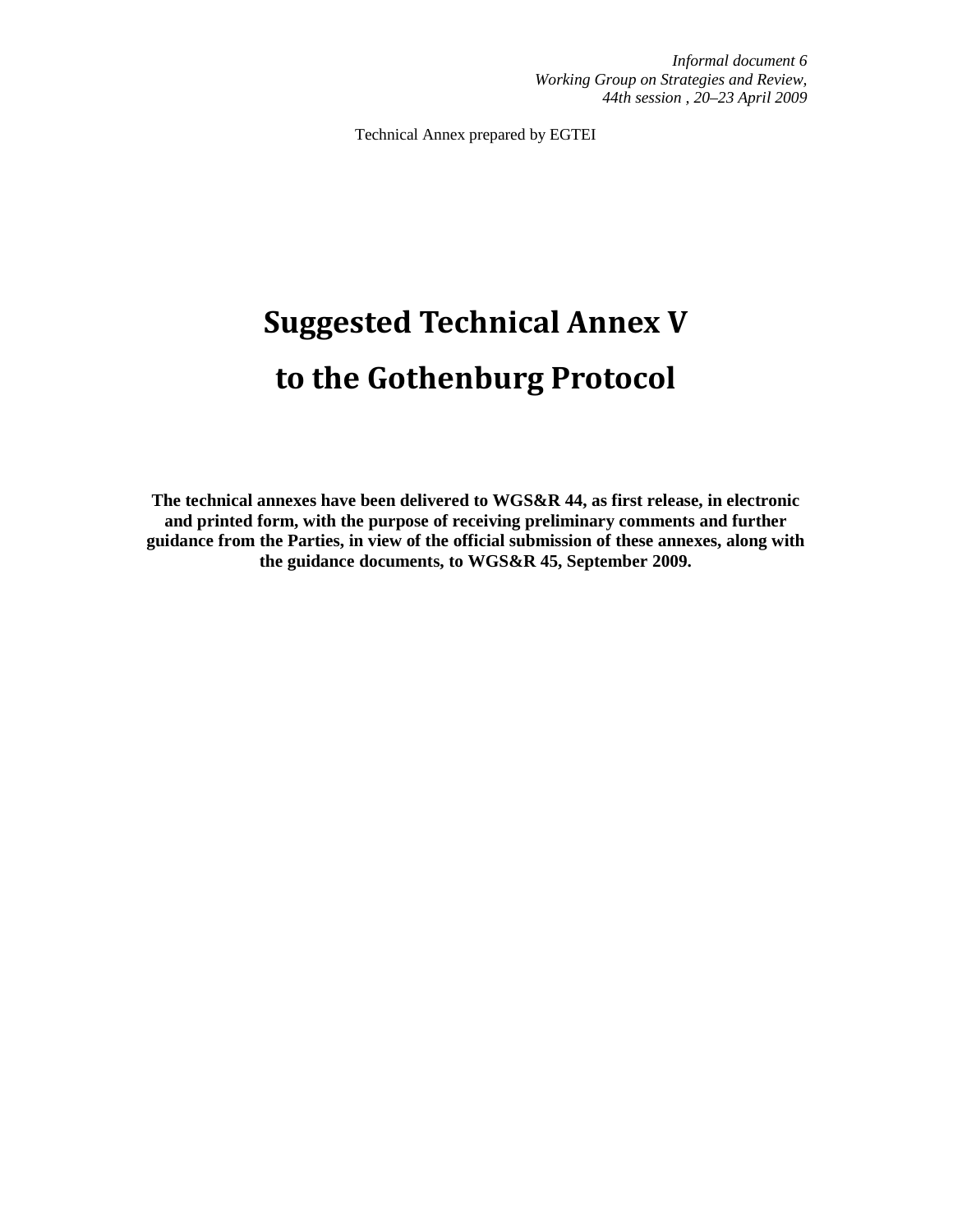#### **Annex V**

#### LIMIT VALUES FOR EMISSIONS OF NITROGEN OXIDES FROM STATIONARY SOURCES

1. Section A applies to Parties other than Canada and the United States of America, section B applies to Canada and section C applies to the United States of America.

#### A. Parties other than Canada and the United States of America

2. For the purpose of section A, limit value means the quantity of a gaseous substance contained in the waste gases from an installation that is not to be exceeded. Unless otherwise specified, it shall be calculated in terms of mass of pollutant per volume of the waste gases (expressed as mg/m3), assuming standard conditions for temperature and pressure for dry gas (volume at 273.15 K, 101.3 kPa). With regard to the oxygen content of exhaust gas, the values given in the tables below for each source category shall apply. Dilution for the purpose of lowering concentrations of pollutants in waste gases is not permitted. Limit values generally address NO together with  $NO<sub>2</sub>$ , commonly named NOx, expressed as NO2. Start-up, shutdown and maintenance of equipment are excluded.

Emissions shall be monitored 1/ in all cases. Compliance with limit values shall be verified. The methods of verification can include continuous or discontinuous measurements, type approval, or any other technically sound method. **<sup>1</sup>**

4 3. Sampling and analysis of pollutants-relevant polluting substances and measurements of process parameters , as well as the quality assurance of automated measuring systems and the reference measurement methods to calibrate those systems any measurement system, shall be carried out in accordance with CEN standards. If CEN standards are not available, ISO standards, national or international standards which will ensure the provision of data of an equivalent scientific quality shall apply the standards laid down by the European Committee for Standardization (CEN) or by the International Organization for Standardization (ISO). While awaiting the development of CEN or ISO standards, national standards shall apply.

5. Measurements of emissions should be carried out continuously when emissions of NOx exeeed 75 kg/h.

6. In the case of continuous measurements, except for existing combustion plant covered in table 1, compliance with the emission standards is achieved if the calculated daily mean values do not exceed the limit value and if no hourly value exceeds the limit value by 100%.

7. In the case of continuous measurements for existing combustion plant covered in table 1, compliance with the emission standards is achieved if (a) none of the monthly mean values exceeds the emission limit values; and (b) 95% of all the 48-hour mean values do not exceed 110% of the emission limit values.

8. In the case of discontinuous measurements, as a minimum requirement, compliance with the emission standards is achieved if the mean value based on an appropriate number of measurements under representative conditions does not exceed the value of the emission standard. **<sup>2</sup>**

# 4. Special provision for combustion plants:

-

<sup>1</sup> Former paragraph 3 on monitoring was deleted to let maximum flexibility to the Parties.

<sup>2</sup> Former paragraphs 5 to 8 on measurements were also deleted to let maximum flexibility to the Parties. Measurements and ELV-compliance requirements could be an issue of implementation in national legislation, while international standardization has to be taken into account. Therefore, former paragraph 4 is kept.

 On request of the WGSR EGTEI could come back on these issues and suggest some paragraphs to include provisions on monitoring, measurements and compliance with ELV.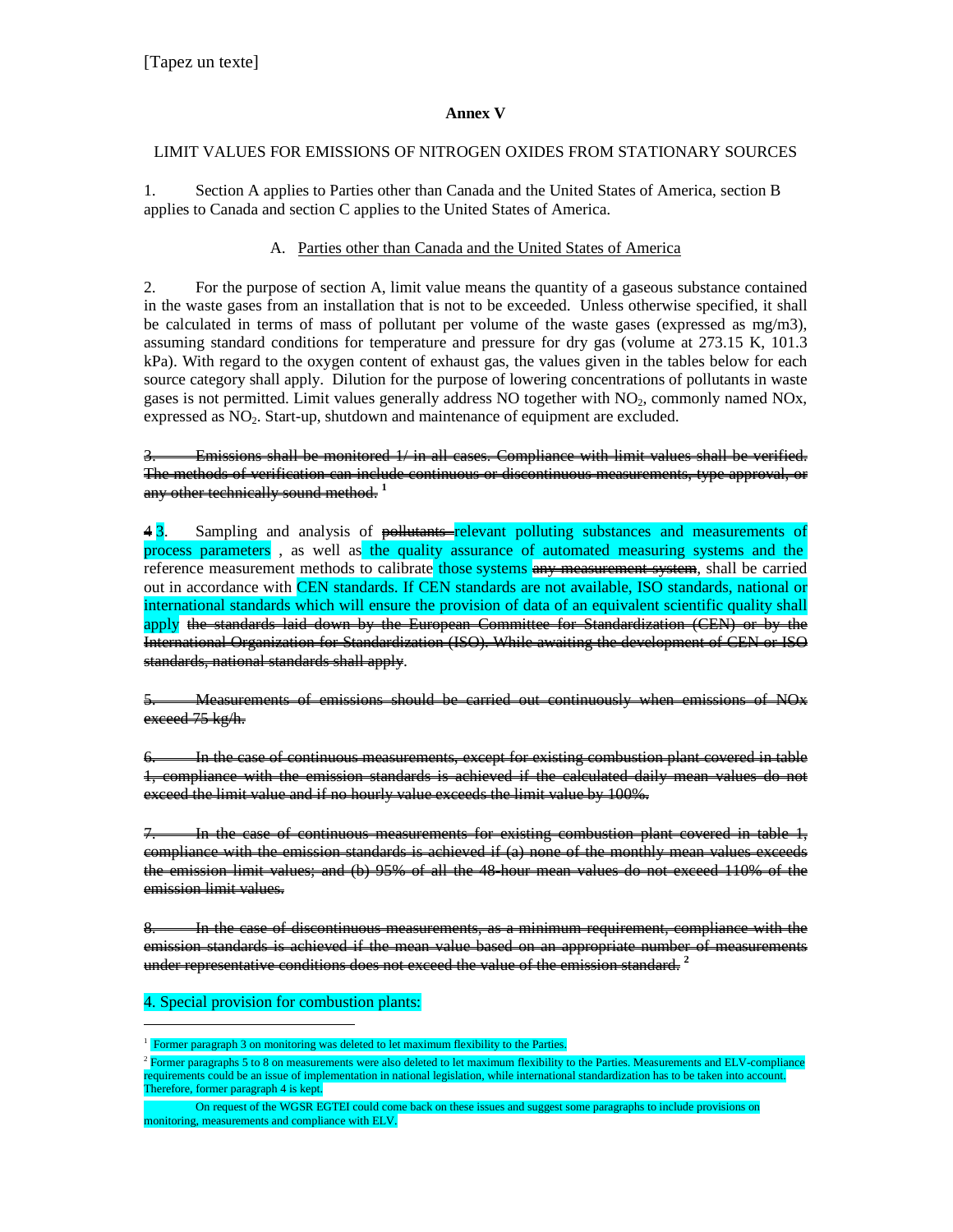4.1 For combustion plants larger than 50 MWth, the competent authority may grant derogation from the obligation to comply with the emission limit values provided for in paragraph 5 in the following cases:

[a) for combustion plants using only gaseous fuel who have to resort exceptionally to the use of other fuels because of a sudden interruption in the supply of gas and for this reason would need to be equipped with a waste gas purification facility]

[b) for old existing plants that will close down before a certain date]

[c)for emergency and/or peak plants with less than a certain number of operational hours per year]

4.2 Where a combustion plant is extended by at least 50MW, the emission limit value specified in paragraph 5 for new installation shall apply to the extensional part and to the part of the plant affected by the change.

4.3 Parties shall ensure that provisions are made in the permits for procedures relating to malfunction or breakdown of the abatement equipment.

4.4 In the case of a multi-fuel firing combustion plant involving the simultaneous use of two or more fuels, the competent authority shall provide rules for setting the emission limit values

[5. An alternative emission reduction strategy for mineral oil refineries (like the use of the bubble concept) is currently being investigated and could be proposed in the next draft of this TA. The bubble concept, allowing flexibility but at the same time aiming at equivalent reductions, could be restricted to combustion plants above 50 MW (as it is in the current protocol) or could relate to the whole refinery to allow maximum flexibility.]

 $\frac{96}{6}$ . Boilers and process heaters with a rated thermal input exceeding 50 MWth:

#### **Table 1. Suggested options for Llimit values for NOx emissions released from boilers [and process heater] a/**

|                                                | Limit value (mg/Nm <sup>3</sup> ) <sup>}}/</sup> |
|------------------------------------------------|--------------------------------------------------|
| Solid fuels, new installations:                | E                                                |
| $-Boilers 50 - 100 MWth$                       | 400                                              |
| $-$ Boilers 100 – 300 MW <sub>th</sub>         | 300                                              |
| $-$ Boilers $\rightarrow$ 300 MW <sub>th</sub> | 200                                              |
| Solid fuels, existing installations:           | -                                                |
| Solid in general                               | 650                                              |
| -Solid with less than 10% volatile compounds   | 1300                                             |
| Liquid fuels, new installations:               | $\equiv$                                         |
| - Boilers 50 - 100 MW <sub>th</sub>            | 400                                              |
| Boilers $100 - 300$ MW <sub>th</sub>           | 300                                              |
| Boilers > 300 MW <sub>th</sub>                 | 200                                              |
| Liquid fuels, existing installations           | 450                                              |
| Gaseous fuels, new installations:              | E                                                |
| Fuel: natural gas                              | E                                                |
| <del>- Boilers 50 - 300 MW.</del>              | $+50$                                            |
| $-Boilers > 300 MWth$                          | $\pm 00$                                         |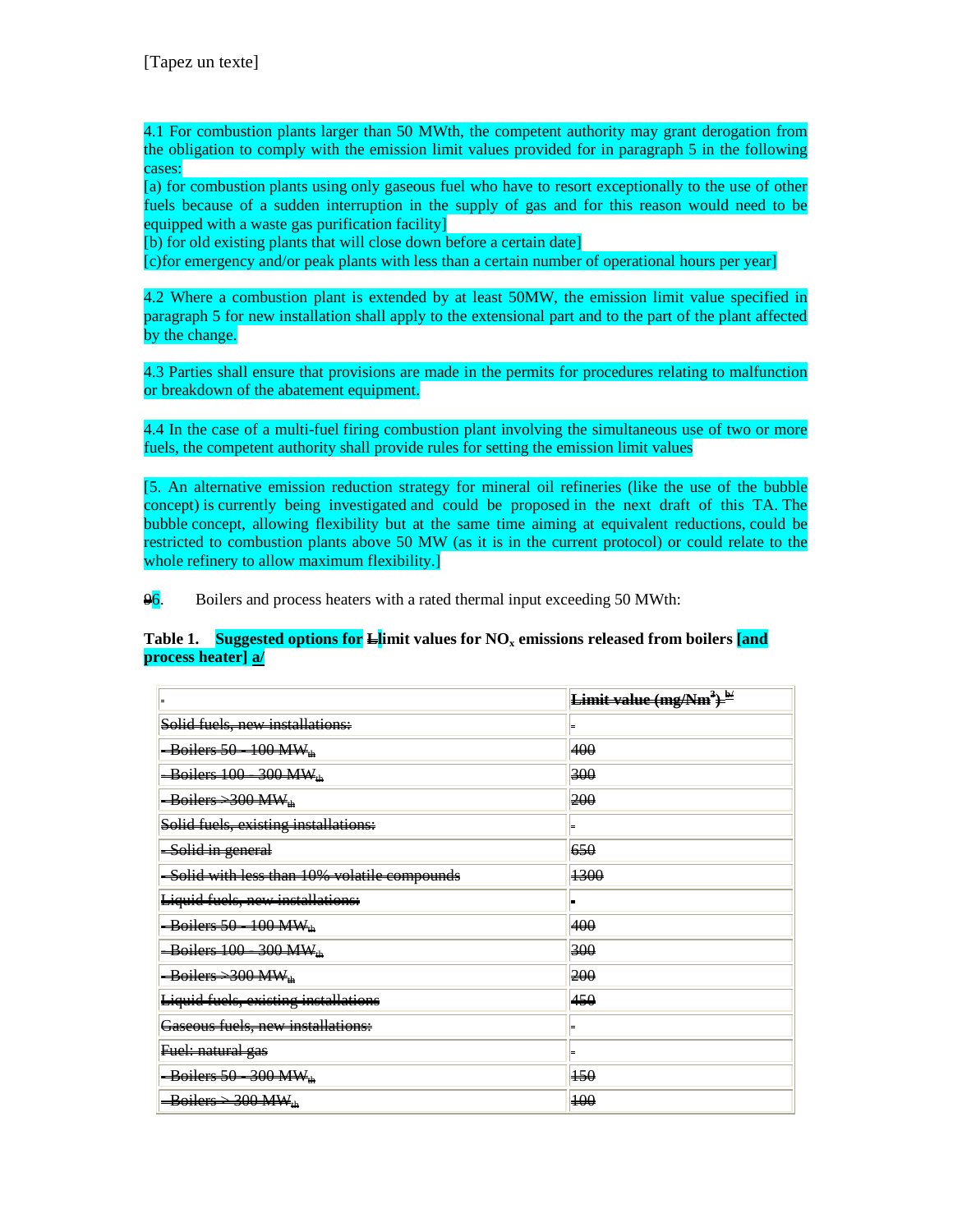| $E_{\text{total}}$ all other coses<br><del>ruoi, an other gases</del>                 | <b>ZUU</b> |
|---------------------------------------------------------------------------------------|------------|
| Zecogue fuele existing installations<br><del>Gascous fucis, Calsting mstanduons</del> |            |

|                  | <b>Thermal</b>  | Suggested ELV for $NO_x$ [mg/Nm <sup>3]b/</sup>                                                                      |                                                                                                                       |                                                                                                                       |  |
|------------------|-----------------|----------------------------------------------------------------------------------------------------------------------|-----------------------------------------------------------------------------------------------------------------------|-----------------------------------------------------------------------------------------------------------------------|--|
| <b>Fuel type</b> | input<br>[MWth] |                                                                                                                      | [hourly, monthly, daily] $^{27}$<br>Option $21$                                                                       | Option $3^{1/2}$                                                                                                      |  |
|                  |                 | Option $1^{1/2}$                                                                                                     | New plants:                                                                                                           |                                                                                                                       |  |
|                  | 50-100          | New plants:<br>$[250]$ (coal, lignite)<br>[200] (biomass, peat)                                                      | [300] (coal, lignite)<br>(pulverised lignite: [400])<br>$[250]$ (biomass, peat)                                       | New plants:<br>$[400]$ (coal, lignite)<br>[400] (biomass, peat)                                                       |  |
|                  |                 | <b>Existing plants:</b><br>$[250]$ (coal, lignite)<br>250] (biomass, peat)                                           | <b>Existing plants:</b><br>[300] (coal, lignite)<br>(pulverised lignite: [450])<br>[300] (biomass, peat)              | <b>Existing plants:</b><br>$[600]$ (coal, lignite)<br>[600] (biomass, peat)                                           |  |
| Solid fuels      | 100-300         | New plants:<br>$[150]$ (coal, lignite)<br>150] (biomass, peat)<br><b>Existing plants:</b><br>$[200]$ (coal, lignite) | New plants:<br>$[200]$ (coal, lignite)<br>[200] (biomass, peat)<br><b>Existing plants:</b><br>$[200]$ (coal, lignite) | New plants:<br>$[200]$ (coal, lignite)<br>[300] (biomass, peat)<br><b>Existing plants:</b><br>$[600]$ (coal, lignite) |  |
|                  |                 | [200] (biomass, peat)                                                                                                | [250] (biomass, peat)                                                                                                 | 600] (biomass, peat)                                                                                                  |  |
|                  | $>300$          | New plants:<br>[100] (coal, lignite)<br>[100] (biomass, peat)                                                        | New plants:<br>$[150]$ (coal, lignite)<br>[150] (biomass, peat)                                                       | New plants:<br>[200] (coal, lignite)<br>[200] (biomass, peat)                                                         |  |
|                  |                 | <b>Existing plants:</b><br>[100] (coal, lignite)<br>100] (biomass, peat)                                             | <b>Existing plants:</b><br>$[200]$ (coal, lignite)<br>200] (biomass, peat)                                            | <b>Existing plants:</b><br>$[200]$ (coal, lignite)<br>$[200]$ (biomass, peat)                                         |  |
|                  | 50-100          | New plants:<br>$[250]$                                                                                               | New plants:<br>[300]                                                                                                  | New plants:<br>[400]                                                                                                  |  |
|                  |                 | <b>Existing plants:</b><br>[300]                                                                                     | <b>Existing plants:</b><br>[450]                                                                                      | <b>Existing plants:</b><br>[450]                                                                                      |  |
| Liquid fuels     | 100-300         | New plants:<br>[100]                                                                                                 | New plants:<br>[150]                                                                                                  | New plants:<br>[200]                                                                                                  |  |
|                  |                 | <b>Existing plants:</b><br>[150]                                                                                     | <b>Existing plants:</b><br>[200]                                                                                      | <b>Existing plants:</b><br>[450]                                                                                      |  |
|                  | $>300$          | New plants:<br>[80]                                                                                                  | New plants:<br>[100]                                                                                                  | New plants:<br>[200]                                                                                                  |  |
|                  |                 | <b>Existing plants:</b><br>[100]                                                                                     | <b>Existing plants:</b><br>[150]                                                                                      | <b>Existing plants:</b><br>[400]                                                                                      |  |
|                  | 50-300          | New plants:<br>[80]                                                                                                  | New plants:<br>[100]                                                                                                  | New plants:<br>[150]                                                                                                  |  |
| Natural gas      |                 | <b>Existing plants:</b><br>[80]                                                                                      | <b>Existing plants:</b><br>$[100]$                                                                                    | <b>Existing plants:</b><br>[300]                                                                                      |  |
|                  | $>300$          | New plants:<br>[60]                                                                                                  | New plants:<br>[80]                                                                                                   | New plants:<br>$[100]$                                                                                                |  |
|                  |                 | <b>Existing plants:</b><br>[80]                                                                                      | <b>Existing plants:</b><br>$[100]$                                                                                    | <b>Existing plants:</b><br>[200]                                                                                      |  |
| Other<br>gaseous | > 50            | New plants:<br>$[200]$                                                                                               | New plants:<br>[200]                                                                                                  | New plants:<br>[200]                                                                                                  |  |
| fuels            |                 | <b>Existing plants:</b><br>$[300]$                                                                                   | <b>Existing plants:</b><br>$[300]$                                                                                    | <b>Existing plants:</b><br>$[300]$                                                                                    |  |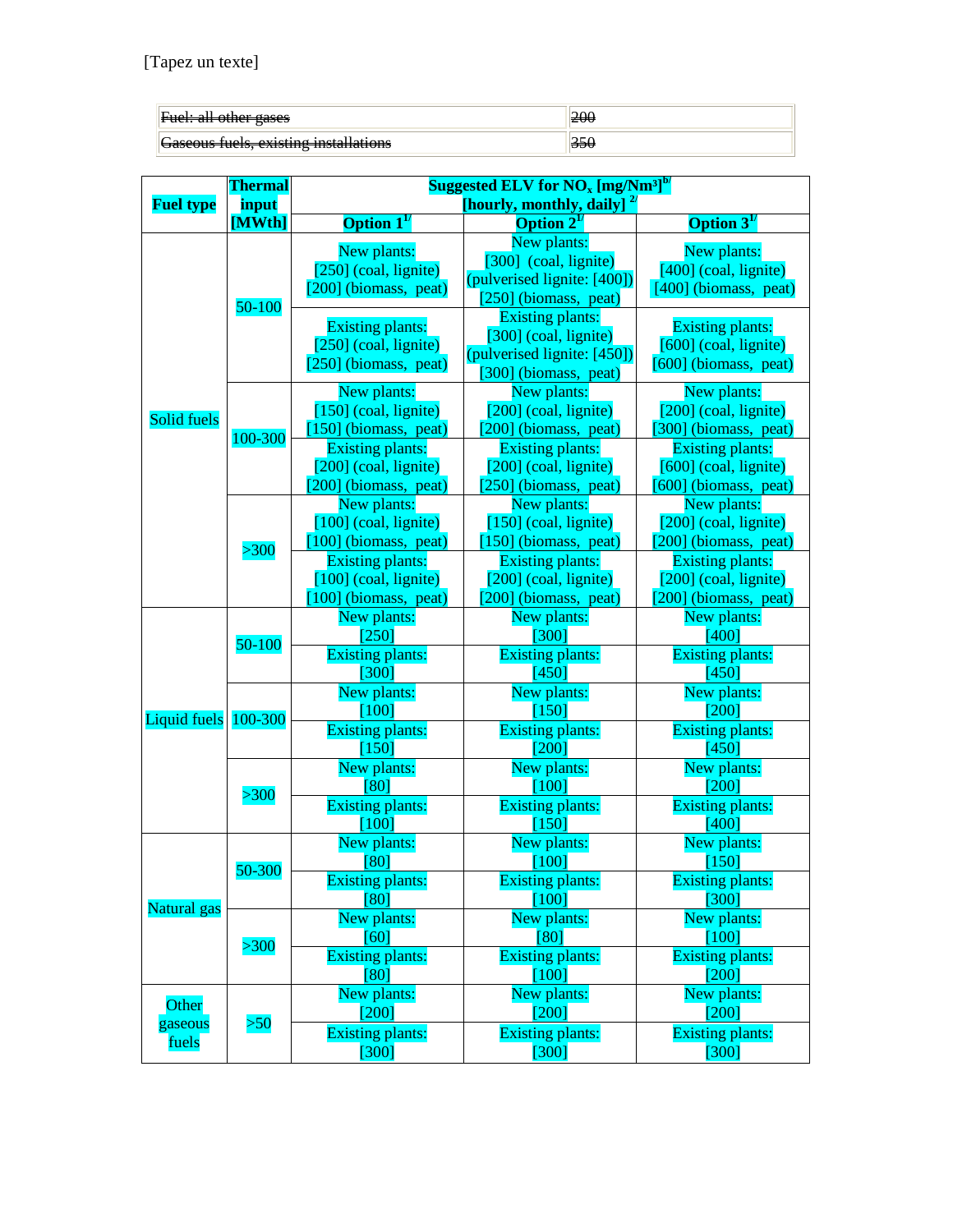a/ In particular, the limit values shall not apply to:

Plant where the combustion process is an integrated part of a specific production, for example the coke oven used in the Iron and Steel industry and glass and ceramics production plants;

Plant in which the products of combustion are used for direct heating, drying, or any other treatment of objects or materials, e.g. reheating furnaces, furnaces for heat treatment;

Post-combustion plant, i.e. any technical apparatus designed to purify the waste gases by combustion that is not operated as an independent combustion plant;

- Facilities for the regeneration of catalytic cracking catalysts;
- Facilities for the conversion of hydrogen sulphide into sulphur;
- Reactors used in the chemical industry;
- Coke battery furnaces;
- Cowpers;
- Waste incinerators; and

 - Plant powered by diesel, petrol or gas engines or by combustion turbines, irrespective of the fuel used.

 $b$  These values do not apply to boilers running less than 500 hours a year. The O<sub>2</sub> reference content is 6% for solid fuels and 3% for others.

 $\frac{107}{100}$ . Onshore combustion turbines with a rated thermal input exceeding 50MWth: the NO<sub>x</sub> limit values expressed in mg/Nm<sup>3</sup> (with an  $O_2$  content of 15%) are to be applied to a single turbine. The limit values in table 2 apply only above 70% load.

#### Table 2. Suggested options for Limit values for NO<sub>x</sub> emissions released from onshore **combustion turbines (including CCGT)**

| $\geq 50$ MW <sub>th</sub> (Thermal input at ISO conditions)                   |                  |
|--------------------------------------------------------------------------------|------------------|
| Now inctallations natural age #                                                | 50- <sup>⊎</sup> |
| New inetallations liquid fuels<br><u>ravy y monocentum villa introduction </u> | 120              |
| Evicting inctallations all<br><del>EAlsting mistanations, an itacis</del>      |                  |
| <del>-Natural gas</del>                                                        | $\pm 0$          |
| $-1$ <i>ania</i><br><del>Enquiu</del>                                          | 200              |

| <b>Fuel type</b>               | <b>Thermal input</b><br>[MWth]  | Suggested ELV for $NO_x$ [mg/ $Nm^3$ ] <sup>a/</sup><br>[hourly, monthly, daily] $^{2/}$ |                                            |                                  |
|--------------------------------|---------------------------------|------------------------------------------------------------------------------------------|--------------------------------------------|----------------------------------|
|                                |                                 | <b>Option</b> $1^{1/2}$                                                                  | Option $2^{1/2}$                           | Option $3^{1/2}$                 |
| Liquid fuels<br>(light and     |                                 | New plants:<br>[50]                                                                      | New plants:<br>[100]                       | New plants:<br>[120]             |
| > 50<br>medium<br>distillates) | <b>Existing plants:</b><br>[90] | <b>Existing plants:</b><br>[120]                                                         | <b>Existing plants:</b><br>[120]           |                                  |
| Natural gas <sup>b/</sup>      | >50                             | New plants:<br>[50]                                                                      | New plants:<br>'50'                        | New plants:<br>[50]              |
|                                |                                 | <b>Existing plants:</b><br>[50]                                                          | <b>Existing plants:</b><br><sup>'90'</sup> | <b>Existing plants:</b><br>[120] |
| Other gases                    |                                 | [to be filled in later]                                                                  | [to be filled in later]                    | [to be filled in later]          |

 $\alpha$  O<sub>2</sub> content of 15%. Gas turbines for emergency use that operate less than 500 hours per year are not covered. The ELVs apply only above 70% load

b/ Natural gas is naturally occurring methane with not more than 20% (by volume) of inerts and other constituents.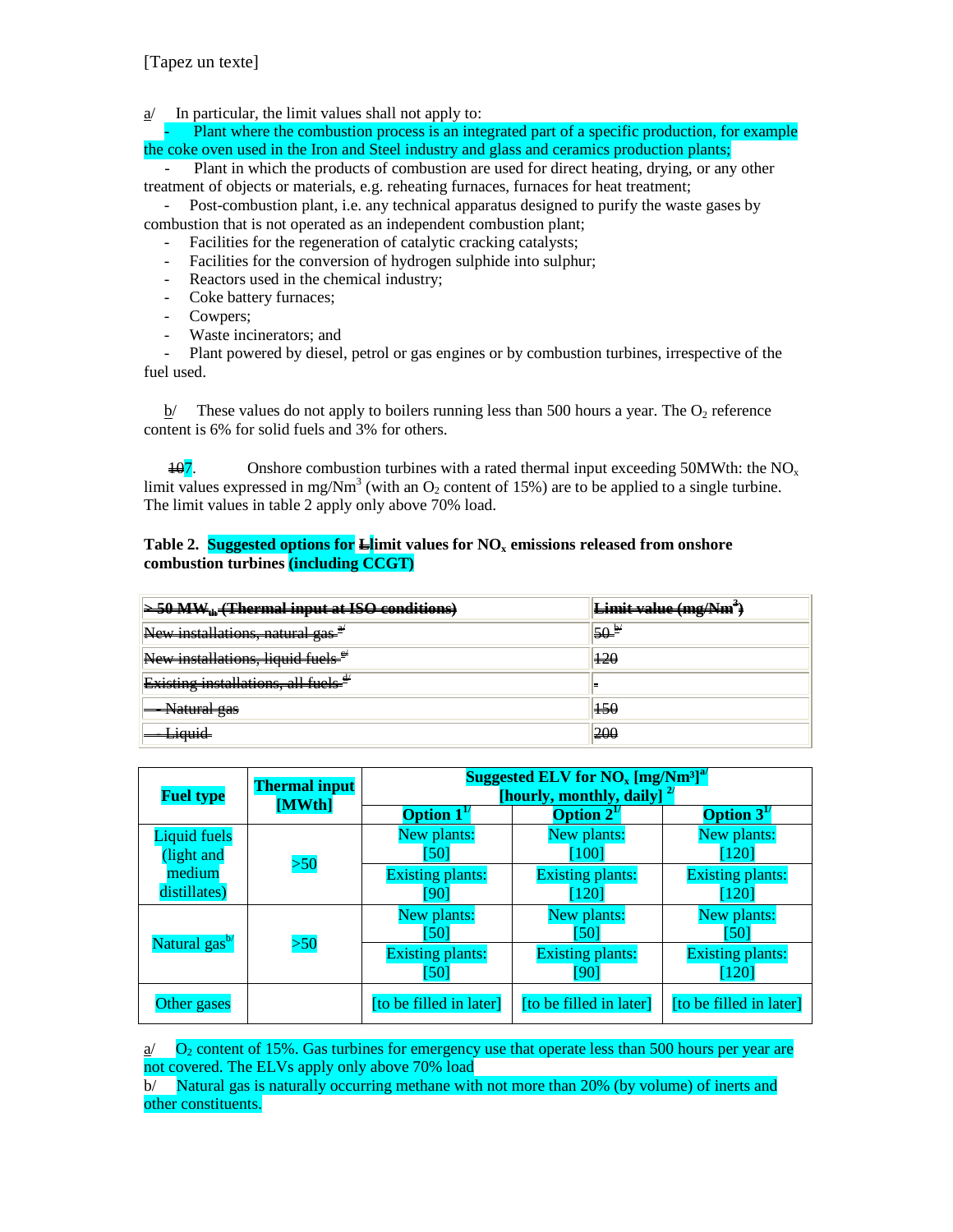#### 448. Cement production:

## **Table 3. Suggested options for Llimit values for NOx emissions released from cement production a/**

|                                               | <del>Limit value (mg/Nm<sup>3</sup>)</del> |
|-----------------------------------------------|--------------------------------------------|
| New installations $(10\% \text{ O}_2)$        |                                            |
| -Dry kilns                                    | 500                                        |
| <u>- Athor kilne</u><br><del>oura ann</del> o | 800                                        |
| Existing installations $(10\% \Theta_2)$      | <del>1200</del>                            |

|                               | Suggested ELV for $NO_x$ [mg/ $Nm^3$ ]<br>[hourly, monthly, daily] $^{27}$ |       |      |
|-------------------------------|----------------------------------------------------------------------------|-------|------|
|                               | Option $2^{1/2}$<br><b>Option</b> $1^{1/2}$<br><b>Option</b> $3^{1/2}$     |       |      |
| <b>New installations</b>      |                                                                            |       |      |
| preheater kilns               | 3001                                                                       | 4001  | 500  |
| - Other kilns                 | 4001                                                                       | [800] | '800 |
| <b>Existing installations</b> | 400<br><b>800</b><br>.200                                                  |       |      |

 a/ Installations for the production of cement clinker in rotary kilns with a capacity >500 Mg/day or in other furnaces with a capacity  $>50$  Mg/day. The  $O_2$  reference content is 10%.

129. Stationary engines: [still work in progress] **[table with new ELVs to be inserted – To be completed with the work of the engine group ]** 

**Table 4. Suggested options for Llimit values for NOx emissions released from new stationary engines**

| Capacity, technique, fuel specification                                                                                                                         | <del>Limit value <sup>a/</sup> (mg/Nm<sup>3</sup>)</del> |
|-----------------------------------------------------------------------------------------------------------------------------------------------------------------|----------------------------------------------------------|
| $\Gamma$ nork ignition $\ell$<br>N ANNI<br>$(046)$ opainse<br>atrolz<br><del>t ivi w µ</del><br><del>opan igilitoli</del><br><del>ouv, engines, rouoke, s</del> |                                                          |
| <del>Lean-burn engmes</del>                                                                                                                                     | 250                                                      |
| All other engines<br><del>An ouror ongmos</del>                                                                                                                 | 500                                                      |
| Compression ignition (= Diesel) engines, $\geq$ 5 MW <sub>th</sub>                                                                                              |                                                          |
| ionition<br>ىلمىت<br>noturo<br><u>(angino</u> e<br>10t<br>0.00<br>ruu.<br><del>natura</del> n<br><del>engmoo</del><br>तान<br>15muon<br>$\mathbf{F}$ ao          | 500                                                      |
| لنم<br>Find:<br>امتئا<br>h $0.03737$<br>1 uv.<br>1401<br>$\sigma$<br>$\mathbf{u}$<br>Evel discol oil or see oil<br><del>Fuer: areser on or gas on</del>         | 600<br>1000<br>500                                       |

a/ These values do not apply to engines running less than 500 hours a year. The O<sub>2</sub> reference content is 5%.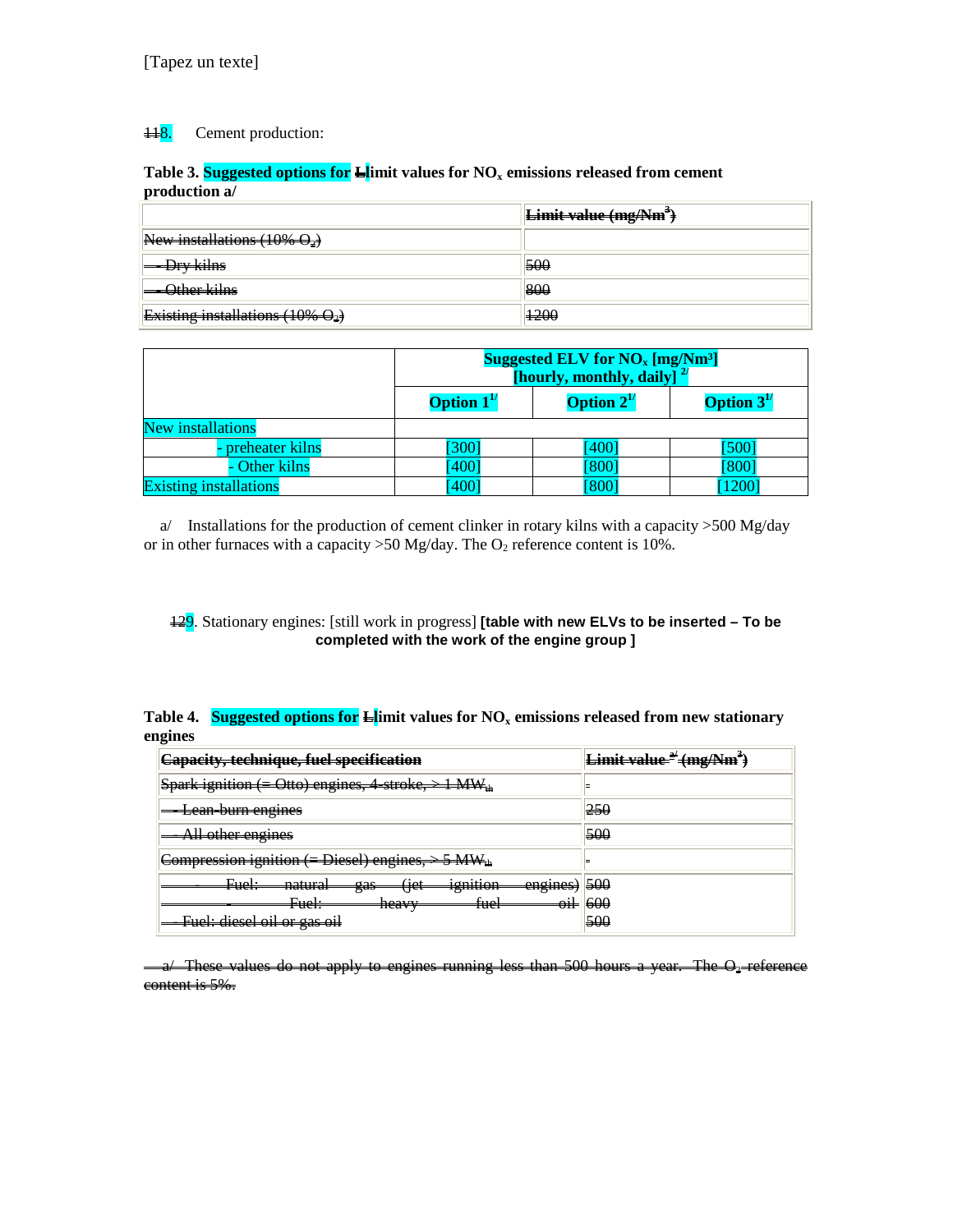$\frac{1310}{1310}$ . Production and processing of metals:

#### **Table 5.** Suggested options for  $\frac{1}{2}$  limit values for NO<sub>x</sub> emissions released from primary iron and **steel a/ production**

| <u> Langoity toobnique fuol cneoification </u><br><del>. Сараспу, исситуас, пистъреснисанон</del> | <del>Limit value (mg/Nm<sup>3</sup>)</del> |
|---------------------------------------------------------------------------------------------------|--------------------------------------------|
| Now and ovicting cintor plant<br><del>ton and existing since plant</del>                          | 400                                        |

| <b>Plant type</b>                           | Suggested ELV for $NO_x$ [mg/ $Nm^3$ ]<br>[hourly, monthly, daily] $^{2/}$ |                  |                         |
|---------------------------------------------|----------------------------------------------------------------------------|------------------|-------------------------|
|                                             | Option $1^{\prime\prime}$                                                  | Option $2^{1/2}$ | <b>Option</b> $3^{1/2}$ |
| <b>Sinter plants: New installation</b>      | 350                                                                        | 4001             | 500                     |
| <b>Sinter plants: Existing installation</b> | [350]                                                                      | [400]            | 5001                    |

a/ Production and processing of metals: metal ore roasting or sintering installations, installations for the production of pig iron or steel (primary or secondary fusion) including continuous casting with a capacity exceeding 2.5 Mg/hour, installations for the processing of ferrous metals (hot rolling mills  $>$ 20 Mg/hour of crude steel).

<sup>44</sup> 11. Nitric acid production:

#### **Table 6. Suggested options for Llimit values for NOx emissions from nitric acid production excluding acid concentration units**

| <b>Capacity, technique, fuel specification</b>                  | Limit value (mg/Nm <sup>3</sup> ) |
|-----------------------------------------------------------------|-----------------------------------|
| Now installations<br><del>1108 1113tananomo</del>               | .350                              |
| E <sub>width</sub> of the<br><del>L'Alsting mistantations</del> | 150                               |

| <b>Type of installations</b>  | Suggested ELV for $NO_x$ [mg/Nm <sup>3</sup> ]<br>[hourly, monthly, daily] $^{27}$ |                  |             |
|-------------------------------|------------------------------------------------------------------------------------|------------------|-------------|
|                               | <b>Option</b> $1^{\prime\prime}$                                                   | Option $2^{1/2}$ | Option $31$ |
| <b>New installations</b>      | [40]                                                                               | [154]            | 7200        |
| <b>Existing installations</b> | $100^\circ$                                                                        | 185              | 200         |

# B. Canada **3/**

 $\frac{1512}{1512}$ . Limit values for controlling emissions of nitrogen oxides (NOx) from new stationary sources in the following stationary source categories will be determined on the basis of available information on control technology and levels including limit values applied in other countries and the following documents:

*(a)* Canadian Council of Ministers of the Environment (CCME). National Emission Guidelines for Stationary Combustion Turbines. December 1992. PN1072;

*(b)* Canada Gazette, Part I. Department of the Environment. Thermal Power Generation Emissions - National Guidelines for New Stationary Sources. May 15, 1993. pp. 1633-1638; and

*(c)* CME. National Emission Guidelines for Cement Kilns. March 1998. PN1284.